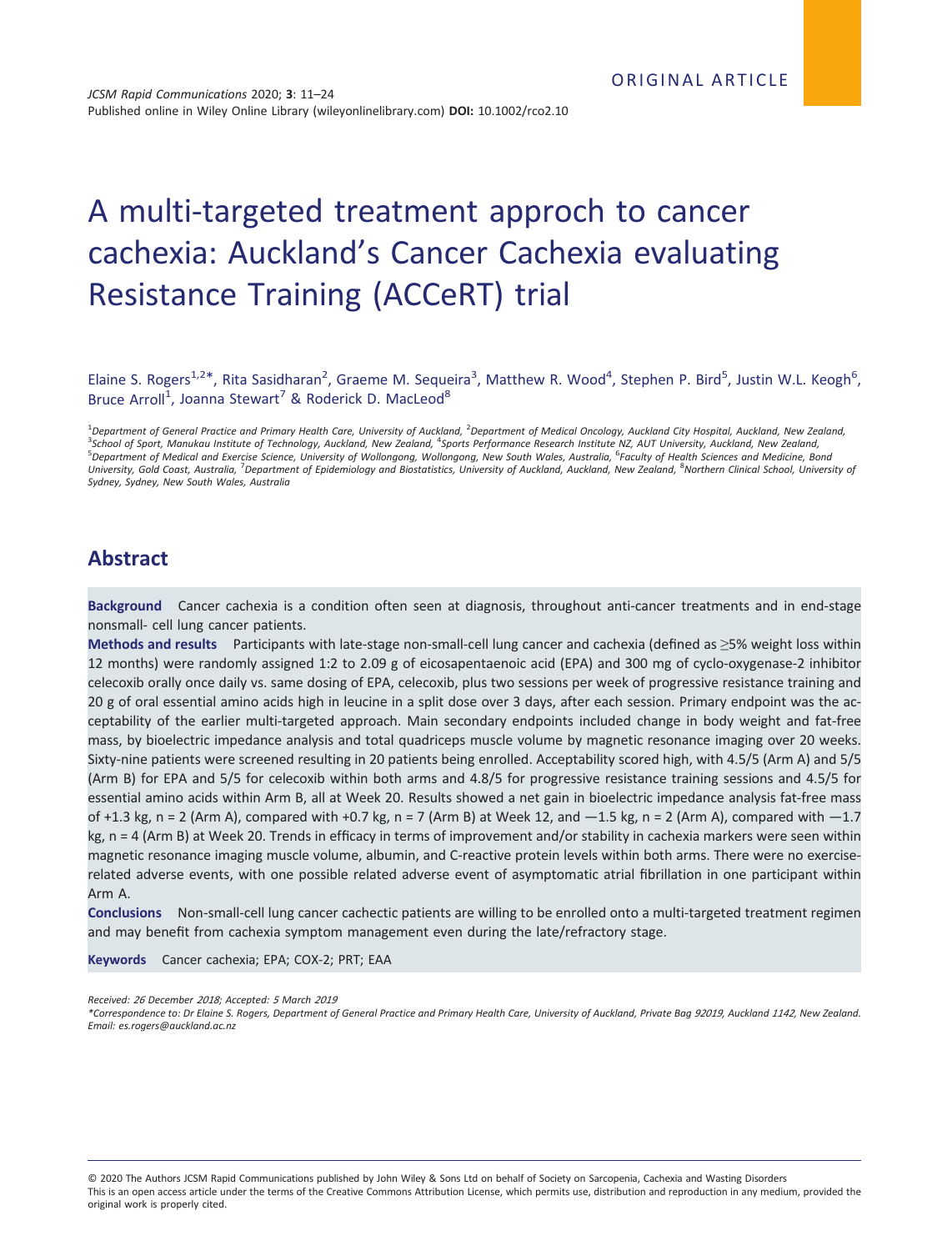# Introduction

The most widely used definition for cancer cachexia found is 'a multifactorial syndrome characterized by an ongoing loss of skeletal muscle mass (with or without loss of fat mass) that cannot be fully reversed by conventional nutritional support and leads to progressive functional impairment'.<sup>1</sup> Over the last few decades, a number of pharmacological agents and methods of support have been investigated to address the primary areas of cancer cachexia, $2,3$  either by monotherapy or by combinations of agents. $4-6$  Recent publications have shown progress in a number of areas including the ghrelin receptor agonist anamorelin, which possesses both anabolic and appetite-stimulating properties, as per ROMANA 1, 2, and 3 studies, $7,8$  the novel non-selective beta-blocker with central 5-HT1a and partial β2 receptor agonist espindolol, which possesses both anabolic and anti-catabolic properties, as per ACT-ONE study, $9$  and the anabolic properties of testosterone.<sup>10</sup>

During this time, there has been a change in the consideration of cachexia from a 'very late change' and inescapable event to 'an early phenomenon' with signs of cachexia present upon primary cancer diagnosis even if weight loss has not yet occurred. This has led to the recent shift in developing effective treatments aimed at preventing rather than reversing the symptoms, as seen in the earlier studies.<sup>7-10</sup>

This is in contrast to results of earlier clinical cachexia studies where anti-cancer treatment was not permitted and recruited from end-stage cancer populations, which showed efficacy with significant improvements in cachexia endpoints including bone-free arm muscle mass and body weight, $11$ physical functioning and weight (gastrointestinal group), $^{12}$ and increase in body weight and handgrip, with decreased C-reactive protein (CRP) levels, $^{13}$  all in placebo-controlled, randomized studies in late-stage refractory cancer cachexia. Completion rates have also been shown to be similar within these earlier studies, ranging from 43% ( $n = 50$ )<sup>11</sup> to 60%  $(n = 200)^{14}$  at 8 weeks.

Current published literature in palliative care includes an open-label study of twice weekly exercise in palliative patients for 6 weeks. Results showed efficacy and safety within this end-stage cancer population.<sup>15</sup> A recent systematic review and meta-analysis of 66 high-quality exercise in cancer studies supported emerging evidence and the many benefits of exercise at various time points within the cancer journey.<sup>16</sup> Views of palliative care patients and their relatives regarding participating within a palliative care research study have recently being reviewed. $^{17}$  Eight studies were identified, with common themes including a desire to retain autonomy, altruism, and the potential for personal gain by participating in a research study, and patients were generally happy to participate and did want research studies to be offered and discussed.<sup>17</sup>

Recent knowledge gained around the loss of skeletal muscle mass being the main component of cancer cachexia has led to the need to measure and quantify skeletal muscle, in terms of stabilization or increase/loss in both skeletal muscle mass/volume and strength. $<sup>2</sup>$  Muscle strength and function</sup> can be inferred from the analysis of muscle volume, and measuring this over time is important in assessing changes during ageing, training, and disease processes. The current 'gold standard' of measuring muscle volume involves utilizing contiguous transverse magnetic resonance imaging (MRI) scans.<sup>18</sup> Additional benefits of MRI analysis include the analysis of both muscle volume and anatomical cross-sectional area, along with morphological features and distribution, and can characterize the loss of muscle quality, for example, intramuscular fat infiltration, fibrous connective tissue, and oedema.<sup>19</sup> This is becoming important as loss of mobility has been shown to be related to muscle strength and increased muscle lipid content, which can be quantified by both MRI and magnetic resonance spectroscopy.<sup>19</sup>

In theory, an effective treatment for cancer cachexia may require a multi-targeted approach. The combination of the anti-cachectic agent eicosapentaenoic acid (EPA) and the cyclo-oxygenase-2 (COX-2) inhibitor celecoxib has been previously tested in a small study in non-small-cell lung cancer (NSCLC) patients with some benefit.<sup>13</sup> Similarly, the use of progressive resistance training (PRT) and/or the oral ingestion of essential amino acids (EAA) has been reported to provide a potent anabolic stimulus on skeletal muscle and appears acceptable in older adults and other cancer groups. $20,21$ 

The study combination was chosen to target and decrease the pro-inflammatory cytokines by using a COX-2 inhibitor (celecoxib) and EPA and increase muscle anabolism with PRT and EAA high in leucine post-exercise, with the overall goal of stabilizing the effect of muscle catabolism/anabolism to a potential net gain in overall muscle mass. It was decided to improve body composition analysis within this study in terms of utilizing 3T MRI scanner data and to use the analysis of muscle volume to represent muscle strength and function. $18$  This analysis was to be combined with a formal assessment of leg strength testing, which has been utilized within exercise studies within various cancer populations.<sup>22,23</sup>

# Materials and methods

### Study design

Auckland's Cancer Cachexia evaluating Resistance Training (ACCeRT) study is a single-centre, open-label, prospective, randomized controlled feasibility study. All participants provided written informed consent. The study protocol was approved by Northern Y Ethics Committee, Hamilton, New Zealand (NTY/11/06/064), and complied with the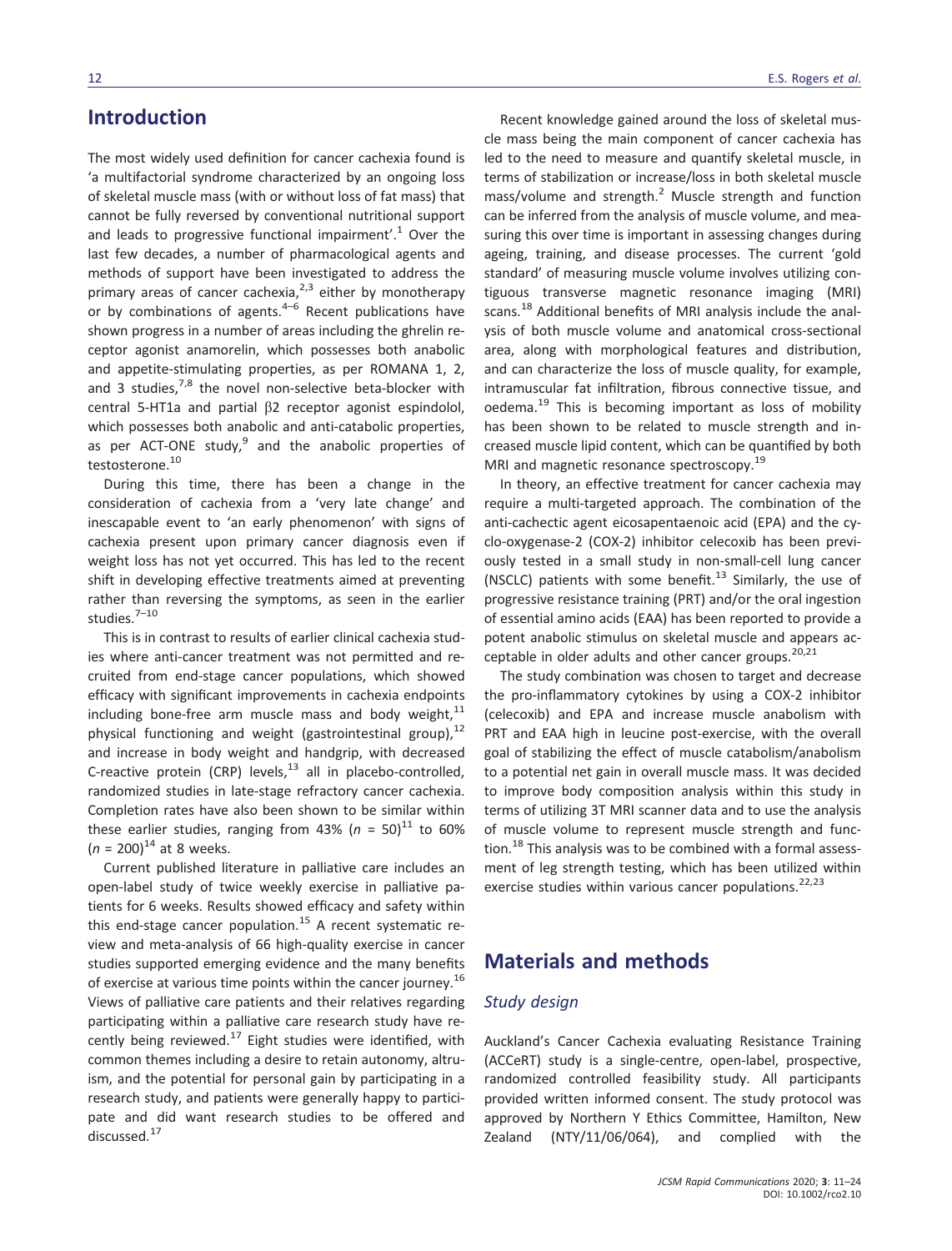International Ethical Guidelines for Biomedical Research Involving Human Subjects, Good Clinical Practice Guidelines, and the Declaration of Helsinki. Study protocol has been published $^{24}$  and registered with Australian New Zealand Clinical Trials Registry. Eligible patients were at least 18 years of age; had histologically confirmed NSCLC; had cachexia as per Evans et al.<sup>25</sup> (defined as involuntary weight loss of  $\geq$ 5% within the previous 12 months or body mass index  $\langle$ 20 kg/  $\text{m}^2$ ); and had three of the following: decreased muscle strength, fatigue, anorexia, low fat-free mass (FFM), and abnormal biochemistry [CRP >5 mg/L, interleukin (IL)-  $6 > 4$  pg/mL, haemoglobin <12 g/dL, and hypoalbuminaemia  $<$ 3.2 g/dL]. Eligible participants had been assessed, and no further treatment was available to them indicating end-stage refractory cachexia. Participants were required to have a life expectancy of at least 4 months. Exclusion criteria included the use of appetite stimulants (medroxyprogesterone acetate, megestrol acetate, 4 mg o.d. of dexamethasone, or 30 mg o.d. of prednisolone), pleural effusion that causes greater than or equal to CTC grade 2 dyspnoea, or an abnormal baseline 12-lead electrocardiogram.

### Randomization and masking

Participants were randomly assigned (1:2) to Arm A; EPA and COX-2 inhibitor (celecoxib) or Arm B; and EPA, COX-2 inhibitor (celecoxib), PRT, and EAA by a randomization table created by computerized sequence generation. Enclosed treatment assignments were serially numbered in opaque, sealed envelopes and opened sequentially after the participant's name and other details had been written on the appropriate envelope.<sup>26</sup> The ACCeRT study was open label, and all participants were aware of the allocated treatments. Research staff assessing MRI analysis were masked to the participants' assigned intervention group throughout the analysis.

### Procedures

All participants received orally 5.5 mL (2.09 g) of EPA plus 300 mg celecoxib o.d. mane, with participants allocated to Arm B receiving two PRT sessions per week (Tuesdays and Fridays), followed by 20 g of EAA high in leucine in split dose over the following 3 days. Study period of 20 weeks, with all participants having the opportunity to continue and/or receive study medication/training sessions under compassionate use. These results will be published separately. Participants could withdraw at any time or at the discretion of the investigator because of further progression of their disease. Dose reductions or interruptions of EPA, celecoxib, PRT, and EAA were permitted.

Acceptability was assessed by the analysis of a patientrated Likert-scored questionnaire asking 10 questions on the acceptability of the earlier multi-targeted approach (Supporting Information, Figure S1). Both groups were asked five core questions around the acceptability/palatability of taking the EPA and celecoxib daily and if they wish to continue with this medication. Participants allocated to Arm A were asked one further question to determine if they would like to commence the PRT sessions and EAA. Participants allocated to Arm B were asked further four questions on the acceptability/palatability of participating in the PRT sessions and taking the EAA and if they wish to continue with this component of the study. Likert scores had a range of 1 for 'strongly disagree' to 5 for 'strongly agree'; therefore, the higher the score representing, the higher the acceptability of the study medication and/or programme. Body composition (FFM, total body weight, and fat mass) was measured by bioelectrical impedance analysis (BIA) (Tanita). 3T MRI total quadriceps muscle volume was assessed by the University of Auckland Centre for Advanced Magnetic Resonance Imaging. Handgrip strength (HGS) was assessed by handgrip dynamometry of the dominant hand using the average of three attempts with 1 min rest between attempts (Jammar<sup>®</sup> or TTM Smedlays). Leg strength was measured by the use of a customized rig attached to a load cell to determine isometric force, with maximum voluntary contraction assessed over a period of 10 s with considerable verbal encouragement by the clinical exercise physiologist. Contractions were repeated three times at 1 min intervals. Symptom burden was measured with the anorexia–cachexia scale (ACS) and physical well-being scale (PWB) from the Functional Assessment of Anorexia/Cancer Therapy (FAACT, Version 4). Fatigue was measured by the Multidimensional Fatigue Symptom Inventory—Short Form (MFSI-SF) and overall quality of life by World Health Organization Quality of Life—Abbreviated (WHOQOL-BREF). The FAACT-ACS is scored ranging from 0 to 48, and FAACT-PWB is scored ranging from 0 to 28, with higher scores showing lower symptom burden, and the MFSI-SF 30-item ranging from 24 to 96 with higher scores indicating increased fatigue. Pro-inflammatory cytokine analysis (IL-1β, IL-6, and tumour necrosis factor- $\alpha$ ) by Luminex MAGPIX<sup>®</sup>. Both albumin and CRP levels were analysed and then incorporated into the Glasgow prognostic score (GPS). Compliance results were analysed as percentage attendance of the total study sessions and percentage taken of the total study medication. All earlier data were collected at baseline, Weeks 3, 6, 9, 12, 16, and 20, except for MRI data at screening visit and last visit or Week 20/end of trial visit only. Study participants were followed up for overall survival.

Treatment-emergent adverse events with an onset date on or after the date of the first drug dose and including up to 4 weeks after last drug dose were graded by the investigator according to the National Cancer Institute Common Terminology Criteria for Adverse Events (Version 3.0).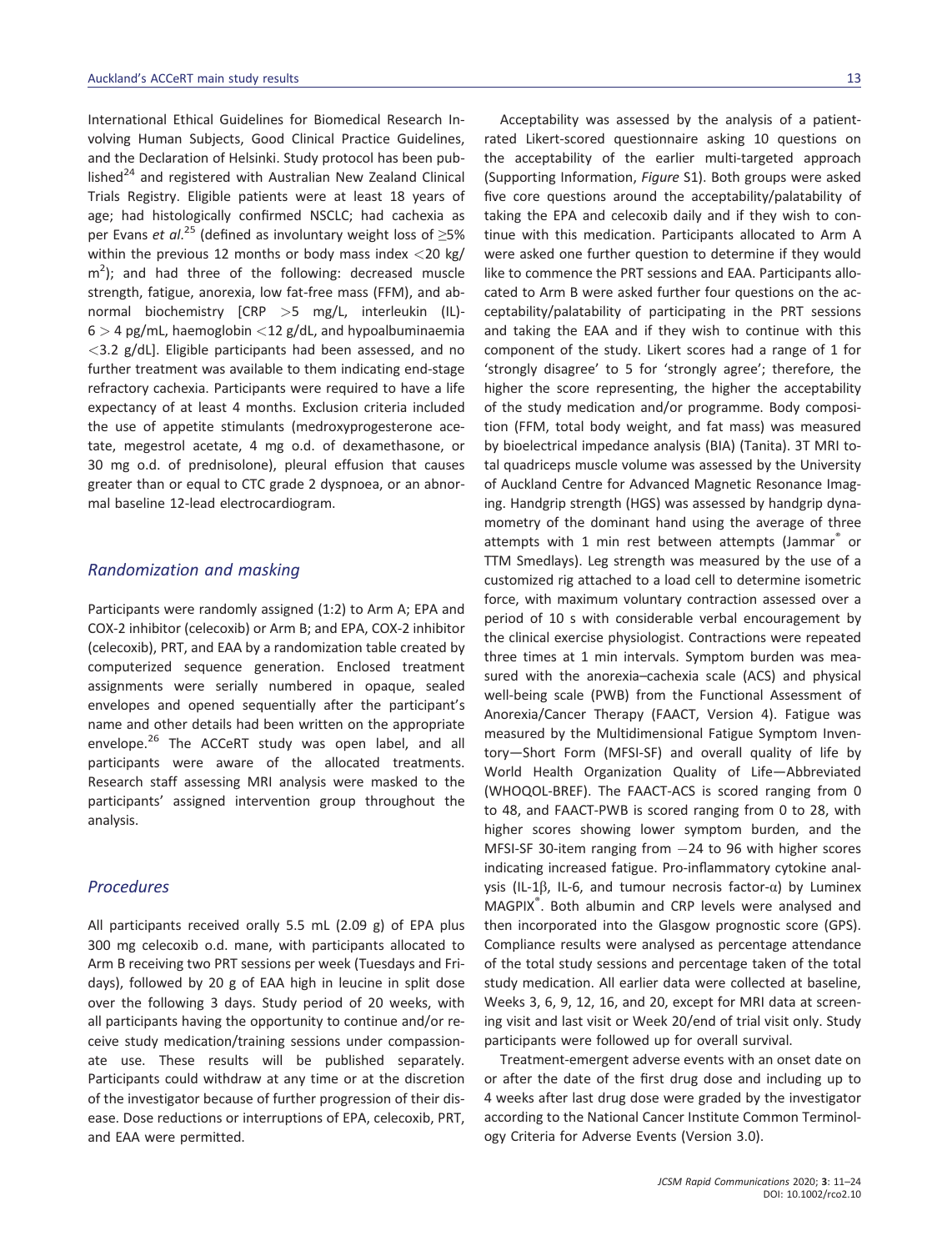### **Endpoints**

The primary endpoint was the acceptability of a multitargeted approach of supportive care in cachectic NSCLC participants. Secondary endpoints were the change from baseline over 20 weeks in body composition by BIA, 3T MRI total quadriceps muscle volume, HGS and leg strength, FAACT-ACS, FAACT-PWB, MFSI-SF, WHOQOL-BREF, pro-inflammatory cytokines (IL-1β, IL-6, and tumour necrosis factor-α), albumin, CRP and corresponding GPS, and overall survival.

### Statistical analysis

Analyses of primary and secondary endpoints were based on the full analysis set defined according to the intent-to-treat principle. Safety analysis was performed for the safety analysis population. Full analysis set consists of all participants who were randomized with a valid post-baseline assessment. Following the intent-to-treat principle, participants were analysed according to the treatment they were assigned to at randomization. Safety analysis population consisted of all participants who received at least one dose of any of the study drugs/intervention. Participants were analysed according to the treatment received. Trends in efficacy and safety of the earlier multi-targeted approach of supportive care in cachectic NSCLC participants were examined. These results will then be used to determine the most appropriate outcome measures to power a future study.

### 14 **E.S.** Rogers et al.

## **Results**

From April 2012 until end of May 2015 (38 months), 69 patients were screened resulting in 20 patients being included, (Figure 1 trial profile). Recruitment rate (screened vs. consented) was 30.4% (21/69), and randomization rate of 28.9% (20/69) was due to one participant consented but died before randomization. This rate is higher than the recently published phase II multimodal intervention study, Pre-MENAC<sup>27</sup> with a recruitment rate of 11.5%, however lower than the recruitment rates of 86% within both ROMANA 1 and 2 studies.<sup>7</sup> Approximately a third declined to participate 31.9% (22/69), and a further third were excluded 33.3% (23/69). The two main reasons for patients not being eligible were decreased Eastern Cooperative Oncology Group—Performance Status 8.7% (6/69) and either renal and/or cardiac co-morbidities 5.8% (4/69). The attrition rate of those recruited was 35% (7/20) at Week 6, 55% (11/20) at Week 12, and 70% (14/20) at Week 20. All participants completing the 20 week study continued with compassionate use of study medication and PRT sessions.

The analysis was based on 7 and 13 participants randomly assigned to Arm A and Arm B, respectively. The baseline characteristics are shown in Table 1. Groups were well matched with respect to gender and ethnicity, with 13 male (65%), 7 female (35%), and 3 Māori (15%) participants reflecting the current population experiencing NSCLC in New Zealand in terms of gender and ethnicity.<sup>28</sup> Overall, the mean and range of baseline characteristics were similar in both groups, except for the following: participants within Arm B entered the study



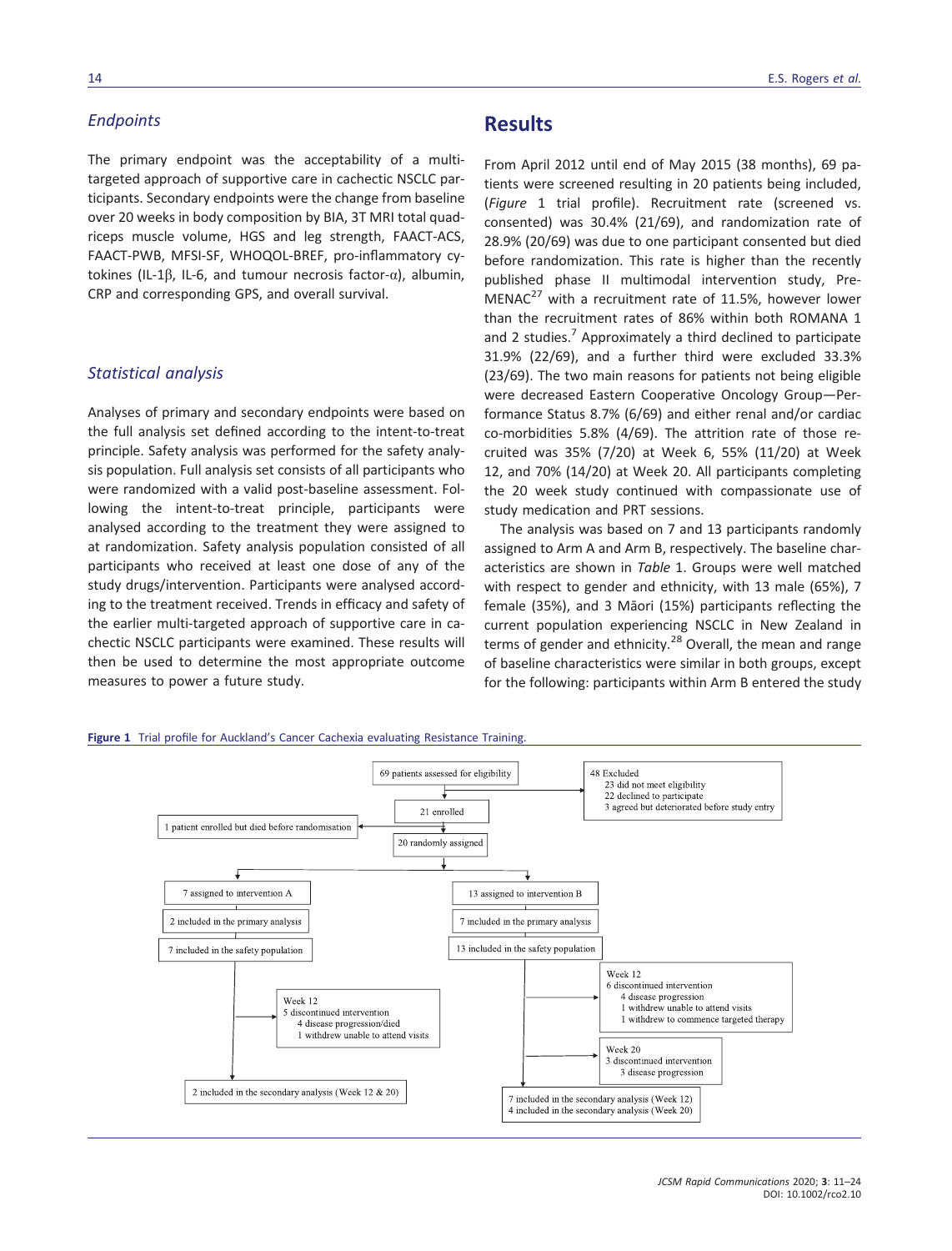#### Table 1 ACCeRT baseline characteristics

|                                        | Total                        | Arm A                 | Arm B                                 |
|----------------------------------------|------------------------------|-----------------------|---------------------------------------|
|                                        | $n = 20$                     | $n = 7$               | $n = 13$                              |
| Age (years)                            | $68.2(42-87)$                | 72.7 (64-81)          | 65.8 (42-87)                          |
| Race                                   |                              |                       |                                       |
| European                               | 15 (75%)                     | 5(33%)                | 10 (67%)                              |
| Māori                                  | 3(15%)                       | 1(33%)                | 2(67%)                                |
| Asian                                  | 1(5%)                        |                       | 0                                     |
| Filipino                               | 1(5%)                        | 0                     |                                       |
| Gender                                 |                              |                       |                                       |
| Male                                   | 13 (65%)                     | 5(38%)                | 8(62%)                                |
| Female                                 | 7(35%)                       | 2(29%)                | 5(71%)                                |
| Body weight (kg)                       |                              |                       |                                       |
| All                                    | 62.9 (42.2-89.0)             | 64.7 (45.6-89.0)      | 61.9 (42.2-79.0)                      |
| Male                                   | $67.9(45.6 - 89.0)$          | $67.6(45.6 - 89.0)$   | 68.0 (49.9-79.0)                      |
| Female                                 | 53.6 (42.2–78.6)             | 57.6 (52.7–62.4)      | 52.0 (42.2–78.6)                      |
| Weight loss at entry (%)               | $-8.0$ ( $-5.0$ to $-20.2$ ) | $-7.1$ (-5.6 to -9.8) | $-8.4$ ( $-5.0$ to $-20.2$ )          |
| $5 - 10$                               | 16 (80%)                     | 6(38%)                | 10 (62%)                              |
| $10 - 15$                              | $\Omega$                     | 0                     | 0                                     |
| >15                                    | 1(5%)                        | $\Omega$              |                                       |
| Low BMI                                | 3(15%)                       | 1(33%)                | 2(67%)                                |
| Weight loss (days)                     | 83 (10-296)                  | 117 (31-296)          | 64 (10-115)                           |
| Time since diagnosis (days)            | 603 (125-1328)               | 723 (140-1328)        | 538 (125-1181)                        |
| Diagnosis NSCLC                        |                              |                       |                                       |
| Adenocarcinoma                         | 14 (70%)                     | 4(29%)                | 10 (71%)                              |
| Squamous                               | 6(30%)                       | $3(50\%)$             | $3(50\%)$                             |
| Albumin (g/L)                          | $37(25-43)$                  | 37 (34-43)            | $37(25-42)$                           |
| $CRP$ (mg/L)                           | $71(3-322)$                  | $97(8-322)$           | $57(3 - 164)$                         |
| GPS                                    | $1.1(0-2)$                   | $1(0-2)$              | $1.2(0-2)$                            |
| Lines of previous treatment            |                              |                       |                                       |
| Total (excluding surgery)              | $2(1-5)$                     | $1.6(1-3)$            | $2.2(1-5)$                            |
| Surgery                                | 2                            | 0                     | 2                                     |
| Targeted therapy (gefitinib/erlotinib) | 11                           | 3                     | $\begin{array}{c} 8 \\ 3 \end{array}$ |
| Clinical study                         | 4                            | $\mathbf{1}$          |                                       |

ACCeRT, Auckland's Cancer Cachexia evaluating Resistance Training; BMI, body mass index; CRP, C-reactive protein; GPS, Glasgow prognostic score; NSCLC, non-small-cell lung cancer.

Data are mean (range) or  $n$  (%).

with a higher weight loss with one participant experiencing severe weight loss greater than 15%, lower body weight, and reduced time from diagnosis and had received a higher number of lines of anti-cancer treatments. This suggests that this group was experiencing progression of their advanced cancer in a shorter time period.

Main baseline secondary outcomes for participants not completing to Week 12 due to further disease progression or death ( $n = 8/11$ ) were compared with participants completing to Week 12 (Supporting Information, Table S1). Three participants were well but withdrew from the study and not included in this analysis. The results indicate that these participants had on average lower body composition and strength values from BIA, MRI, and HGS data and higher levels of anorexia/cachexia symptoms and fatigue, lower albumin levels, and higher CRP levels resulting in a higher GPS. Acknowledging that this is a small group of data, it can be utilized to generate possible ranges for exclusion criteria for future refractory cachexia studies.

The acceptability questionnaire was completed at a number of study time points. Results are presented at Week 12 and Week 20/end of trial visit. All participants randomized to Arm B completed the acceptability questionnaire at either the planned study visit or the last visit due to participant's preference or study team withdrawal. Unfortunately, only three out of the seven participants randomized to Arm A completed the questionnaire.

Acceptability and compliance data are shown in Tables 2– 4. At Week 12, only two participants in Arm A completed the questionnaire for EPA acceptability, both scoring 5 and one participant scoring 5 for celecoxib. In Arm B, six participants completed the questionnaire for EPA acceptability with mean score of 3.8, and seven participants completed the questionnaire for celecoxib with mean score of 3.7, PRT mean score of 4.6, and EAA mean score of 3.9. At Week 20, two participants in Arm A had EPA acceptability mean score of 4.5 and one participant again scoring 5 for celecoxib. In Arm B, three participants completed the questionnaire for EPA acceptability all scoring 5, with all four participants scoring 5 for celecoxib and a mean score of 4.8 for PRT and 4.5 for EAA.

Compliance (deemed as >50% for each participant) was 100% (9/9) at Week 12 and 83.3% (5/6) at Week 20 for EPA, 88.9% (8/9) at Week 12 and 83.3% (5/6) at Week 20 for celecoxib, 100% (7/7) at Week 12 and 100% (4/4) at Week 20 for the PRT component, and 71.4% (5/7) at Week 12 and 75% (3/4) at Week 20 for EAA. One arm B participant pre-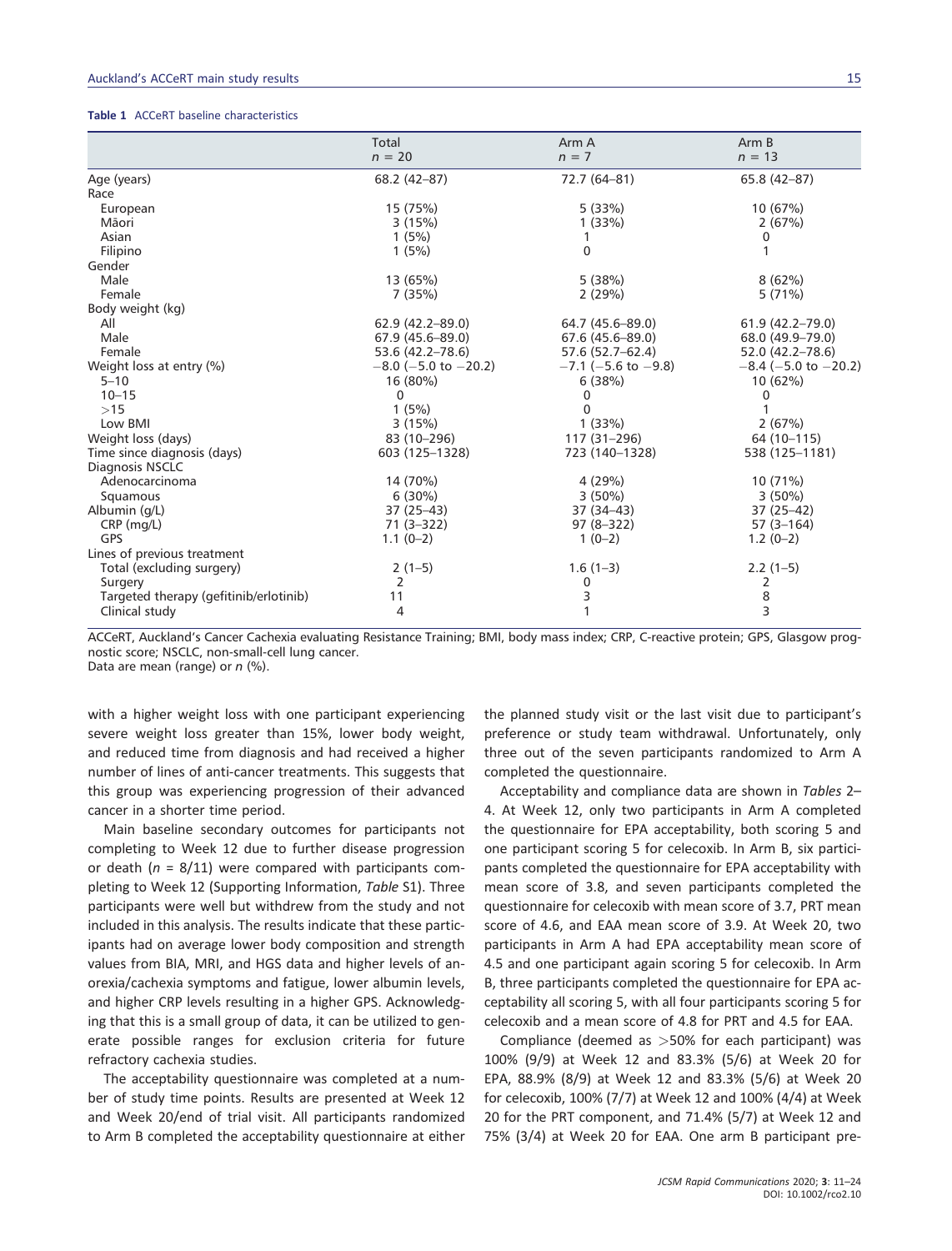#### Table 2 Acceptability questionnaire results

|                                                                                                   | Arm A             |                 | Arm B             |                   |
|---------------------------------------------------------------------------------------------------|-------------------|-----------------|-------------------|-------------------|
|                                                                                                   | <b>Week</b><br>12 | Week Week<br>20 | 12                | Week<br>20        |
| EPA acceptable (5)<br>Celebrex acceptable (5)<br>Commencing PRT and medication<br>(5)             | 5<br>5<br>5       | 4.5<br>5<br>5   | 3.8<br>3.7        | 5<br>5            |
| PRT acceptable (5)<br>EAA acceptable (5)<br>with<br>Continue<br>exercise<br>and<br>medication (5) |                   |                 | 4.6<br>3.9<br>3.9 | 4.8<br>4.5<br>4.5 |

EAA, essential amino acids; EPA, eicosapentaenoic acid; PRT, progressive resistance training.

Data are mean. The highest score available for each question is within parentheses.

study entry was experiencing intermittent diarrhoea related to previously participating in the clinical REVEL study. Data from this study showed toxicity (any grade) of 32% of diarrhoea and 16% mucosal inflammation.<sup>29</sup> The decision was made to stop all study medication at Week 6 and to continue only with the PRT sessions for this arm B participant. There was no change in the frequency of diarrhoea, and it was never resolved and was still experienced intermittently until the participant's death. One arm A participant was taking diclofenac 100 mg sustained release for bilateral hip osteoarthritis pre-study entry. This medication was stopped and switched to the study medication of celecoxib 300 mg o.d. The participant found the switch unacceptable and stopped the celecoxib and returned to diclofenac at Week 5. Two arm B participants found all the medication overwhelming and had EAA dose reduction to 6 g per session (12 capsules over the 3 days). One participant had 83 and 80% PRT

Table 3 Compliance table for individual participants by trial arm completing Week 12

|       | Percentage taken of the total study dose per session |                   |                 |                   |         |  |  |  |
|-------|------------------------------------------------------|-------------------|-----------------|-------------------|---------|--|--|--|
|       | EPA                                                  | Celecoxib         | <b>PRT</b>      | EAA               | Overall |  |  |  |
| Arm A | 100                                                  | 36.9 <sup>a</sup> |                 |                   | 68.5    |  |  |  |
| Arm A | 98.8                                                 | 98.8              |                 |                   | 98.9    |  |  |  |
| Mean  | 99.4                                                 | 67.9              |                 |                   | 83.7    |  |  |  |
| Arm B | 100                                                  | 85.7 <sup>a</sup> | 87.5            | 18.8 <sup>b</sup> | 73      |  |  |  |
| Arm B | 86.9 <sup>c</sup>                                    | 86.9 <sup>c</sup> | 75 <sup>c</sup> | 69.6 <sup>c</sup> | 79.6    |  |  |  |
| Arm B | 50 <sup>a</sup>                                      | 50 <sup>a</sup>   | 91.7            | 54.2 <sup>a</sup> | 61      |  |  |  |
| Arm B | 100                                                  | 100               | 100             | 94.6              | 98.7    |  |  |  |
| Arm B | 100                                                  | 100               | 95.8            | 91.6              | 96.9    |  |  |  |
| Arm B | $78.6^a$                                             | 100               | 83              | $15.4^{b}$        | 69.3    |  |  |  |
| Arm B | 100                                                  | 100               | 100             | 99                | 99.8    |  |  |  |
| Mean  | 87.9                                                 | 88.9              | 90.4            | 63.3              | 82.6    |  |  |  |

EAA, essential amino acids; EPA, eicosapentaenoic acid; PRT, progressive resistance training.

Twelve weeks equals 84 doses of EPA and celecoxib, 24 PRT sessions, and 400 g of EAA.

<sup>a</sup>Study medication stopped.

b Planned dose reduction.

<sup>c</sup>Stopped intermittently because of radiotherapy-induced nausea and vomiting.

|                 | Table 4 Compliance table for individual participants by trial arm com- |  |  |  |  |
|-----------------|------------------------------------------------------------------------|--|--|--|--|
| pleting Week 20 |                                                                        |  |  |  |  |

|       | Percentage taken of the total study dose per session |                   |            |            |         |  |  |  |
|-------|------------------------------------------------------|-------------------|------------|------------|---------|--|--|--|
|       | EPA                                                  | Celecoxib         | <b>PRT</b> | EAA        | Overall |  |  |  |
| Arm A | 100                                                  | 22.1 <sup>a</sup> |            |            | 61.1    |  |  |  |
| Arm A | 99.2                                                 | 99.2              |            |            | 99.2    |  |  |  |
| Mean  | 99.6                                                 | 60.7              |            |            | 80.2    |  |  |  |
| Arm B | 100                                                  | 100               | 100        | 96.4       | 99.1    |  |  |  |
| Arm B | 100                                                  | 100               | 97.5       | 95         | 98.1    |  |  |  |
| Arm B | 47.1 <sup>a</sup>                                    | 100               | 80         | $15.3^{b}$ | 60.6    |  |  |  |
| Arm B | 100                                                  | 100               | 100        | 99.4       | 99.9    |  |  |  |
| Mean  | 86.8                                                 | 100               | 94.4       | 76.5       | 89.4    |  |  |  |

EAA, essential amino acids; EPA, eicosapentaenoic acid; PRT, progressive resistance training.

Twenty weeks equals 140 doses of EPA and celecoxib, 40 PRT sessions, and 800 g of EAA.

<sup>a</sup>Study medication stopped.

b Planned dose reduction.

attendance at Weeks 12 and 20, respectively. This participant was the youngest in age to be enrolled onto the study and was the main caregiver for young children and found it difficult at times to attend for family reasons. All other participants had family members who were willing to bring them to the twice weekly sessions. Interestingly, both participants from Arm A scored 5 'strongly agree' in wishing to commence the PRT sessions and EAA. The earlier results conclude that on average, the administration of EPA, celecoxib, PRT, and EAA at this dose and frequency was acceptable in this population.

### Secondary endpoints

Weight, FFM, MRI total quadriceps muscle volume, albumin, CRP, and GPS per trial arm are shown in Tables 5 and 6. Participants in Arm A had a mean increase in body weight by +0.7 kg, whereas those in Arm B lost  $-0.8$  kg at Week 12; however, both arms had mean weight loss of  $-2$  and -3.7 kg, respectively, at Week 20. Figure 2A and 2B shows percentage change in weight for each participant by trial arm. Figure 2A depicts percentage change in total body weight data from baseline to Week 12. Data show one net gain and one stable value within arm A participants compared with two net gains and one stable and four net losses within arm B participants. This indicates the reversal and stability of weight loss within some participants at Week 12. Figure 2B depicts percentage change in total body weight data from baseline to Week 20. Data show two net losses within arm A participants compared with one net gain and three net losses within arm B participants. This indicates the reversal of weight loss within one arm B participant at Week 20. Total body weight results indicate, on average, a net gain in weight at Week 12 and then weight loss returned within Arm A. For arm B participants completing Week 12, weight loss returned at Week 9 onwards, while for arm B participants completing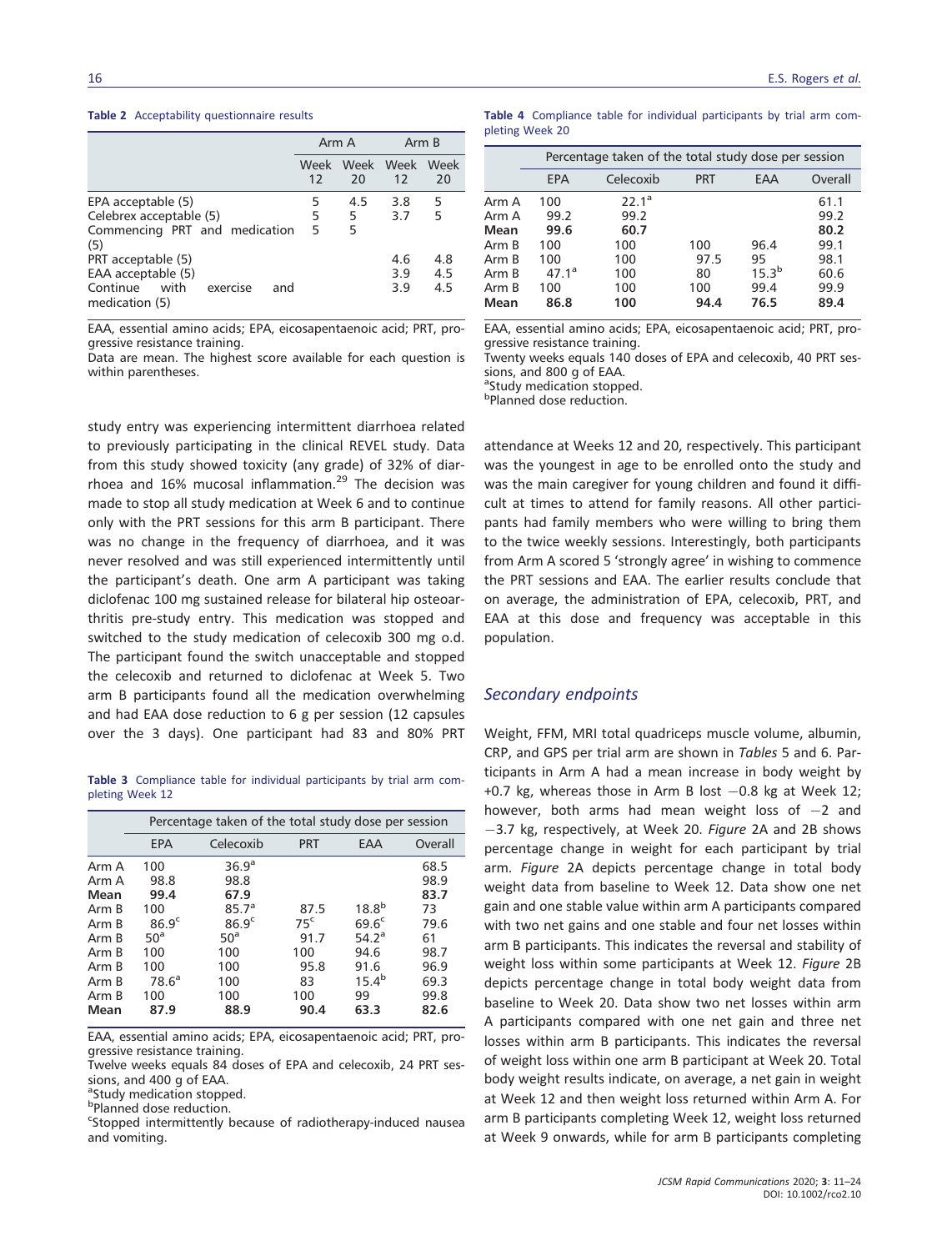|                           |                               | Arm A<br>$(n = 2)$ | Arm B<br>$(n = 7)$ |
|---------------------------|-------------------------------|--------------------|--------------------|
| Weight (kg)               | <b>Baseline</b>               | 79.9               | 64.6               |
|                           | 12 weeks                      | 80.6               | 63.8               |
|                           | <b>Difference</b>             | $+0.7$             | $-0.8$             |
|                           | $\frac{0}{0}$<br>difference   | $+0.9$             | $-2.2$             |
| FFM (kg)                  | <b>Baseline</b>               | 58.9               | 48.6               |
|                           | 12 weeks                      | 60.2               | 49.3               |
|                           | <b>Difference</b>             | $+1.3$             | $+0.7$             |
|                           | $\frac{0}{0}$                 | $+2.3$             | $+0.3$             |
|                           | difference                    |                    |                    |
| total quadriceps<br>MRI.  | muscleBaseline                |                    |                    |
| volume (cm <sup>3</sup> ) | 12 weeks                      |                    |                    |
|                           | Difference                    |                    |                    |
|                           | $\frac{0}{0}$                 |                    |                    |
|                           | difference                    |                    |                    |
| Male $(n = 0/n = 1)$      | <b>Baseline</b>               |                    | 798                |
|                           | 12 weeks                      |                    | 627                |
|                           | Difference                    |                    | 171                |
|                           | $\frac{0}{0}$                 |                    | $-21.4%$           |
|                           | difference                    |                    |                    |
| Female ( $n = 0/n = 1$ )  | <b>Baseline</b>               |                    | 673                |
|                           | 12 weeks                      |                    | 620                |
|                           | <b>Difference</b>             |                    | 53                 |
|                           | $\frac{0}{0}$                 |                    | $-7.9%$            |
|                           | difference<br><b>Baseline</b> |                    |                    |
| Albumin (g/L)             | 12 weeks                      | 39.0<br>35.0       | 38.4<br>35.7       |
|                           | <b>Difference</b>             | $-4.0$             | $-2.7$             |
|                           | $\frac{0}{0}$                 | $-11.2$            | $-6.5$             |
|                           | difference                    |                    |                    |
| $CRP$ (mg/L)              | <b>Baseline</b>               | 35.5               | 33.9               |
|                           | 12 weeks                      | 95                 | 54.0               |
|                           | <b>Difference</b>             | $+59.5$            | $+20.1$            |
|                           | $\frac{0}{0}$                 | $+442.7$           | $+61.2$            |
|                           | difference                    |                    |                    |
| $GPS (0-2)$               | <b>Baseline</b>               | 0.5                | 1.0                |
|                           | 12 weeks                      | 1.5                | 1.1                |
|                           | <b>Difference</b>             | $+1$               | $+0.14$            |
|                           | $\frac{0}{0}$                 | $+100$             | 0                  |
|                           | difference                    |                    |                    |

Table 5 Data for main secondary outcomes for participants by trial arm completing to Week 12

Table 6 Data for main secondary outcomes for participants by trial arm completing to Week 20

|                           |                               | Arm A<br>$(n = 2)$ | Arm B<br>$(n = 4)$ |
|---------------------------|-------------------------------|--------------------|--------------------|
| Weight (kg)               | <b>Baseline</b>               | 79.9               | 69.2               |
|                           | 20 weeks                      | 78.0               | 65.6               |
|                           | Difference                    | $-2$               | $-3.7$             |
|                           | %<br>difference               | $-2.6$             | $-4.3$             |
| FFM (kg)                  | <b>Baseline</b>               | 58.9               | 51.2               |
|                           | 20 weeks                      | 57.4               | 49.5               |
|                           | Difference                    | $-1.5$             | $-1.7$             |
|                           | %                             | $-2.6$             | $-2.9$             |
|                           | difference                    |                    |                    |
| MRI<br>total quadriceps   | muscleBaseline                | 1093               | 1024               |
| volume (cm <sup>3</sup> ) | 20 weeks                      | 1208               | 973                |
|                           | <b>Difference</b>             | $+115$             | $-51$              |
|                           | %                             | $+12.5$            | $-3.0$             |
|                           | difference                    |                    |                    |
| Male $(n = 2/n = 2)$      | <b>Baseline</b>               | 1093               | 1281               |
|                           | 20 weeks                      | 1208               | 1145               |
|                           | Difference                    | $+115$             | $-137$             |
|                           | $\%$                          | $+12.5$            | $-10.2$            |
|                           | difference                    |                    |                    |
| Female $(n = 0/n = 2)$    | <b>Baseline</b>               |                    | 769                |
|                           | 20 weeks<br><b>Difference</b> |                    | 801<br>$+33$       |
|                           | $\%$                          |                    | $+4.2$             |
|                           | difference                    |                    |                    |
| Albumin (g/L)             | <b>Baseline</b>               | 39.0               | 36.8               |
|                           | 20 weeks                      | 37.5               | 33.5               |
|                           | Difference                    | $-1.5$             | $-3.3$             |
|                           | $\frac{0}{0}$                 | $-3.5$             | $-7.2$             |
|                           | difference                    |                    |                    |
| CRP (mg/L)                | <b>Baseline</b>               | 35.5               | 39.0               |
|                           | 20 weeks                      | 65.0               | 97.0               |
|                           | Difference                    | $+29.5$            | $+58.0$            |
|                           | $\%$                          | $+61.8$            | $+128.5$           |
|                           | difference                    |                    |                    |
| $GPS (0-2)$               | <b>Baseline</b>               | 0.5                | 1.0                |
|                           | 20 weeks                      | 1.0                | 1.3                |
|                           | Difference                    | $+0.5$             | $+0.3$             |
|                           | $\frac{0}{0}$                 | $+50$              | $+25$              |
|                           | difference                    |                    |                    |

CRP, C-reactive protein; FFM, fat-free mass; GPS, Glasgow prognostic score; MRI, magnetic resonance imaging. Data are mean.

Week 20, weight loss was delayed and returned at Week 16 onwards (Supporting Information, Figures S2 and S3).

In terms of FFM, participants in both Arm A and Arm B gained +1.3 and +0.7 kg at Week 12, followed by FFM loss of  $-1.5$  and  $-1.7$  kg, respectively, at Week 20. Figure 3A and 3B shows percentage change in FFM for each participant by trial arm. Figure 3A depicts percentage change in FFM from baseline to Week 12. Data show one net gain and one stable value within arm A participants compared with three net gains and one stable and three net losses within arm B participants. Figure 3B depicts percentage change in FFM from baseline to Week 20. Data show two net loss values within arm A participants compared with one net gain and three net losses within arm B participants. These results indicate that within Arm A, there was an increase in FFM in the context of increasing weight at Week 12. While there was CRP, C-reactive protein; FFM, fat-free mass; GPS, Glasgow prognostic score; MRI, magnetic resonance imaging. Data are mean.

an increase in FFM within Arm B, this occurred in the context of stable and/or decreasing total body weight. Interestingly, for arm B participants completing Week 20 while the total body weight was stable, the FFM was increasing up to Week 12, which could be attributed to the addition of PRT sessions and/or EAA and the potential stimulation of the anabolic pathway.

Data from Table 6 show the mean MRI total quadriceps muscle volume change from baseline to Week 20 of +12.5%  $(+4.3$  and  $+20.7%$ ) within Arm A, compared with  $-3%$  (range  $-18.3$  to +4.8%,  $n = 4$ ) within Arm B. One arm A participant underwent the MRI scan, but unfortunately, the images were unable to be analysed as standardized for all the other images due to the significant deficiency of adipose tissue. There was no objective difference in the signal intensities between the muscle and the surrounding tissue, resulting in an inability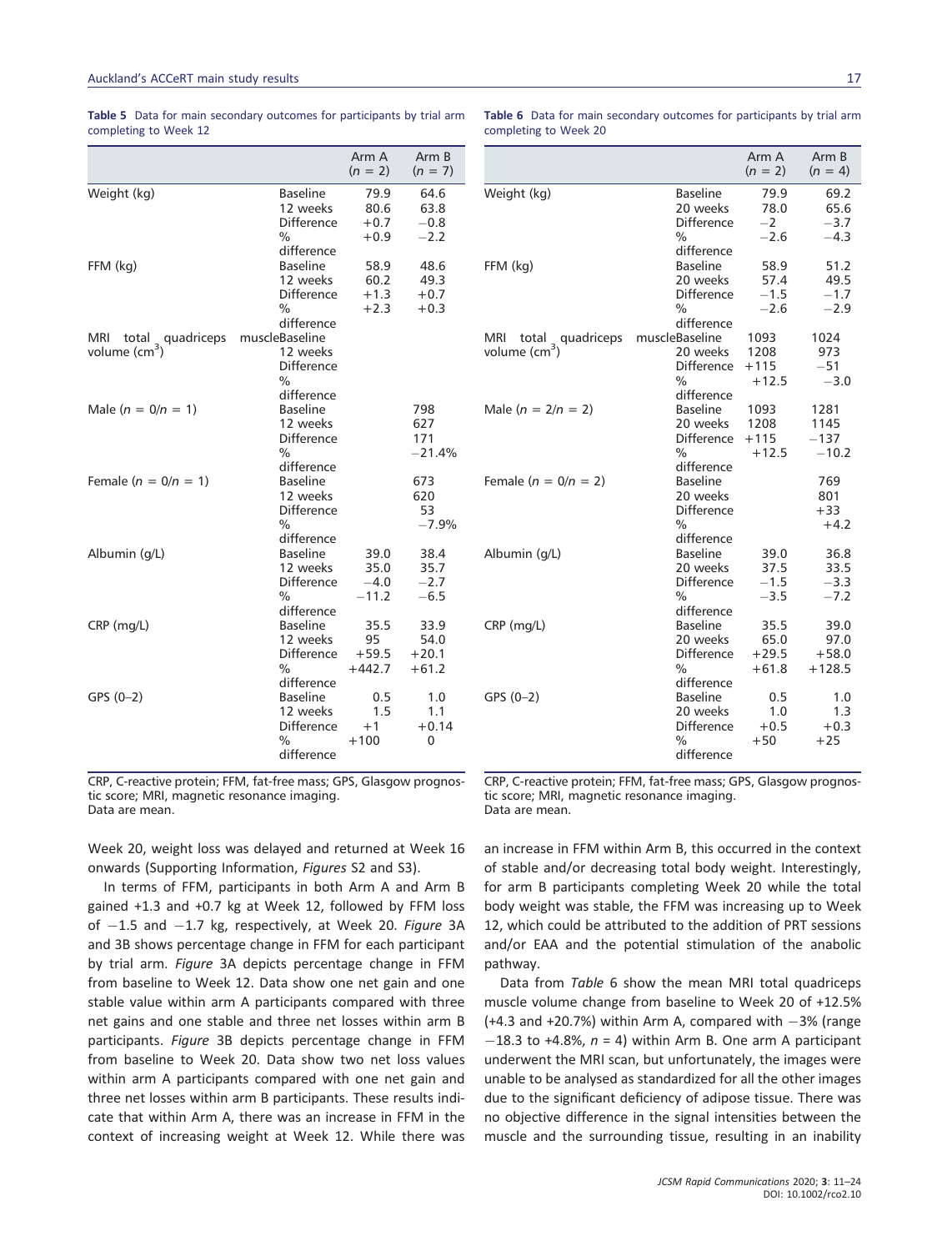



to automatically segment and therefore assess the volume as saturation at the time of acquisition may have been benefiper the study protocol. An adjustment in the degree of fat cial; however, this was probably unlikely because of the

Figure 3 (A) Waterfall plot of percentage fat-free mass (FFM) change for each participant by trial arm from baseline to Week 12. (B) Waterfall plot of percentage FFM change for each participant by trial arm from baseline to Week 20.



JCSM Rapid Communications 2020; 3: 11–24 DOI: 10.1002/rco2.10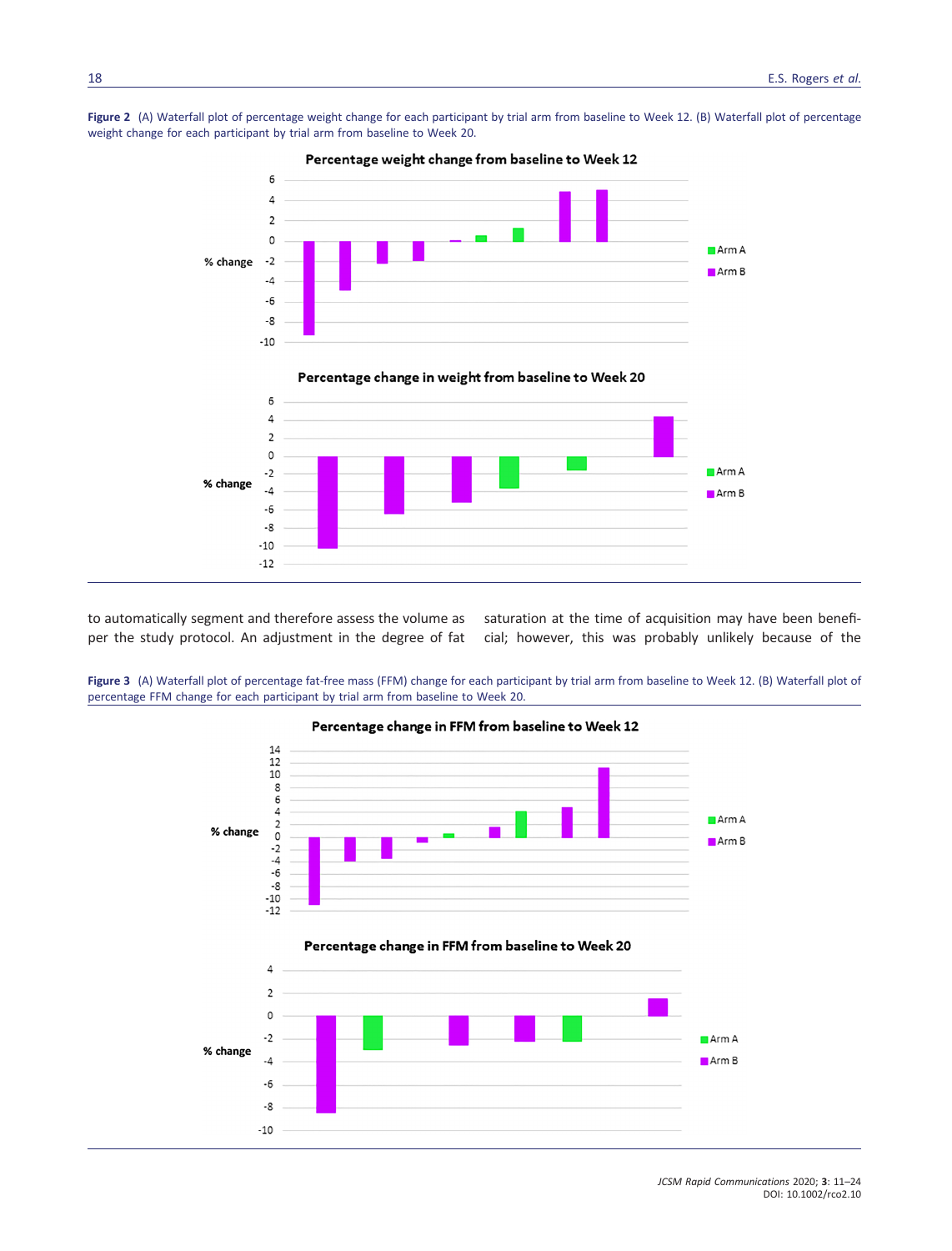deficiency of adiposity. This corresponded with BIA data of 1.1 kg of fat mass (2.5%) at the screening visit. Because of attrition of participants as discussed earlier, pre-treatment and post-treatment scan data were only available for two participants allocated to Arm A and eight allocated to Arm B (two at Week 9, data not shown). Figure 4 depicts percentage change in MRI muscle volume from baseline to Week 20 for each participant by trial arm. Data show two net gains within both arm A participants compared with two net gain and two net losses within arm B participants. These results indicate, on average, a net gain of total quadriceps muscle volume for participants within Arm A, compared with a slight net loss within Arm B. If taking the predefined definition of response as per study by Greig et  $al$ ,<sup>30</sup> individual data within Arm A show two major responders with the net change of +4.3 and +20.7%, both over 20 weeks. Within Arm B, there was one major and one minor responder with a net change of +4.8 and +3.6% respectively, and two non-responders with  $-2$  and  $-18.3%$  over 20 weeks. Both arm A participants experienced weight loss over the longest time period and were maybe at an earlier stage in the refractory cachexia period. However, these results suggest that the use of EPA and celecoxib could potentially preserve muscle volume during this early refractory cachexia stage.

Notable differences in both the albumin and CRP levels show reduced albumin loss and lower CRP levels in Arm B when compared with Arm A,  $-11.2$  vs.  $-6.5%$  change in albumin levels and +442.7 vs. +61.2% in CRP levels in Arms A and B, respectively, at Week 12. This was reflected with the corresponding GPS at Week 12 (+100 vs. +0%). One arm A participant received antibiotics and low-dose prednisone for a pulmonary/upper respiratory infection around Week 12, which resulted in improved levels of albumin and CRP levels after this study visit. The trend of CRP levels within Arm B indicates that the levels of inflammation were reduced and on average lower than Arm A until Week 12 (Supporting Information, Figures S4 and S5), and then levels start to increase at Week 20, and maybe attributed to the PRT sessions and study medication allocated to Arm B. Data show that the

combination of EPA and celecoxib was not adequate in reducing or maintaining reduced CRP levels in many of the participants throughout the 20 week study. Over the 20 week period, the mean albumin levels changed from 39 to 37.5 g/L within Arm A and 36.8 to 33.5 g/L within Arm B and minimal change in corresponding GPS; these changes were small over this period within a refractory cachexia population, suggesting a possible positive effect on inflammation and nutrition within both study treatment arms or that the GPS was not sensitive to identify further progression in a refractory cachexia population.

Regarding the leg strength data, there were a number of issues regarding the robustness of the equipment and the lack of any form of calibration for potential drift over time. Therefore, the results of the isometric leg strength testing were taken with some trepidation and not reported. This was further supported by lack of trend and random aberrant results seen in the later participants who were assessed three and four times weekly. However, it can be concluded that all participants were happy to undergo this testing.

High adherence rates and high scores on the primary endpoint acceptable questionnaire showed that the participants found engaging in the PRT sessions is acceptable. At each session, participants were assessed, and the exercise programme was adapted. It was decided to format the reporting of the PRT sessions in terms of the planned training programme and if the participants at each phase of the programme under-achieved, achieved, or over-achieved as per Table 7. This would allow the assessment of the planned programme in terms of achievability in this population, along with gaining data on potentially increasing the programme in terms of sessions. Results show that all participants achieved the planned regimen and Borg rating of perceived exertion 11 'light' at the end of Phase I/Week 4, except for one who had a historical neck, bilateral hips, and lower spine injury from a childhood road traffic accident; the programme was modified to include a slower progression through the intensity levels across the programme phases and underachieved at each phase. Table 8 shows results for Phase III/



Figure 4 Waterfall plot of percentage magnetic resonance imaging (MRI) muscle volume change for each participant by trial arm from baseline to Week 20.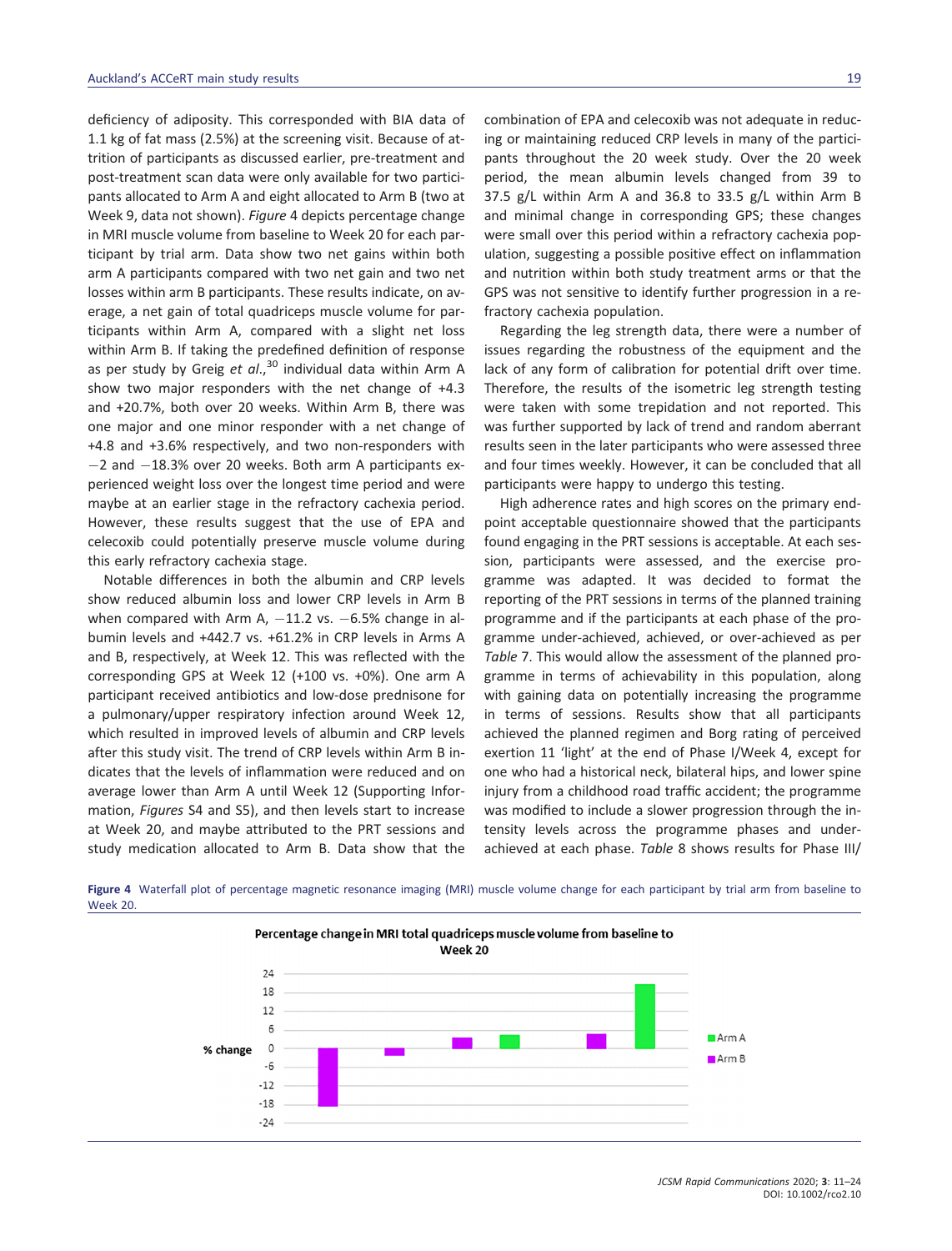Table 7 Planned progression from baseline to Week 20

|         | Phase I                               | Phase II                       | Phase III        | Phase IV              | Phase V     |
|---------|---------------------------------------|--------------------------------|------------------|-----------------------|-------------|
|         | Weeks 1-4                             | Weeks 5-8                      | Weeks 9-12       | Weeks 13–16           | Weeks 17-20 |
|         | <b>PRT 1-8</b>                        | PRT 9-16                       | <b>PRT 17-24</b> | PRT 25-32             | PRT 33-40   |
| Planned | 'Very light' to 'light' Borg RPE 8-11 | 'Somewhat hard' Borg RPE 12-13 |                  | 'Hard' Borg RPE 14-15 |             |

PRT, progressive resistance training; RPE, rating of perceived exertion.

Week 12 with three participants under-achieved, three participants achieved, and one participant over-achieved. Results for Phase V/Week 20 showed two participants underachieved and two participants achieved as per Table 9. These results show a number of events. First, that  $92\%$  (n =  $11/12$ ) of participants with various entry levels of fitness and weight loss managed to achieve the planned programme within Phase I/Week 4. Second, that the earlier low volume, low-intensity training progressing to a moderate volume, moderate- to high-intensity training programme was both acceptable and safe within an NSCLC end-stage cachectic population.

Small differences were seen within arms for the following secondary outcomes: HGS, pro-inflammatory cytokines, FAACT-ACS, FAACT-PWB, MFSI-SF, and WHOQOL-BREF at both Weeks 12 and 20 (Supporting Information, Tables S2 and S3), indicating either stability or testing unable to detect large differences within a refractory cachexia population.

The median survival within Arm A was Week 16 ( $n = 3/7$ , 43%) and Week 20 ( $n = 6/13$ , 46%) within Arm B, as shown in Figure 5. There were 35 adverse events in all participants. Table 10 shows treatment-related adverse events of Grades 1–2 and Grades 3 and 4 by trial arm. The most common treatment-related adverse events were musculoskeletal ( $n = 4/7$ , 57%) and dyspnoea ( $n = 2/7$ , 29%) within Arm A and both infection and bone pain ( $n = 3/13$ , 23%) within Arm B, all at Grade 3. There were no exercise-related events and no treatment-related deaths. There was one possible case of study medication that induced atrial fibrillation (AF) within one arm A participant at Week 12. The participant was asymptomatic and did not require hospital admission, and it was decided to continue with the study medication under regular surveillance, as it was possible that this symptom was related

|                                |  |  |  |  | Table 8 Lower and upper body Borg RPE for each individual arm B par- |  |  |
|--------------------------------|--|--|--|--|----------------------------------------------------------------------|--|--|
| ticipant completing to Week 12 |  |  |  |  |                                                                      |  |  |

|       |                 | Lower   |                 | Upper   |
|-------|-----------------|---------|-----------------|---------|
|       | <b>Baseline</b> | Week 12 | <b>Baseline</b> | Week 12 |
| Arm B | 11              | 11      | 11              | 11      |
| Arm B | 11              | 13      | 11              | 13      |
| Arm B | 11              | 11      | 11              | 11      |
| Arm B | 11              | 15      | 11              | 15      |
| Arm B | 11              | 13      | 11              | 13      |
| Arm B | 9               | 11      | 9               | 11      |
| Arm B | 11              | 13      | 11              | 13      |
| Mean  | 10.7            | 12.4    | 10.7            | 12.4    |

RPE, rating of perceived exertion.

to his underlying condition of progressing NSCLC. AF is often seen in the older population, $31$  and chronic pulmonary disease has also been shown to be a factor. $32$  Post-operative thoracic surgery is the most frequent form of cancer-related AF, and there has been the suggestion that the inflammatory complication of cancer is represented by  $AF<sup>32</sup>$  All the earlier factors were seen within this participant. Interestingly, 35%  $(n = 7/20)$  of participants were already receiving a cardiac medication at baseline.

### **Discussion**

This study demonstrates that the two interventions assessed in this study were both feasible and have a high acceptability in patients with NSCLC. The multimodal intervention utilized within Arm B was safe without any exercise-induced adverse events. We observed that both interventions resulted in the stabilization of total body weight and FFM loss at Week 12 (defined as ±2%), with ongoing body weight loss returning at Week 16 and FFM loss returning at Week 20 within both arms. However, these findings must be interpreted with caution as the trial was not powered to examine differences between arms, along with study attrition especially seen within Arm A.

A multimodal intervention approach has been recommended during many reviews, and a multimodal study similar to the ACCeRT study has recently been published.<sup>27</sup> Main differences between the studies are seen in the study population, with the ACCeRT study targeting end-stage refractory cachexia, while the Pre-MENAC study targets the prevention of cancer cachexia, that is, pre-cachexia/cachexia. Pre-MENAC study is a randomized phase II feasibility trial of lung and pancreatic cancer patients undergoing Cycles III and IV of

Table 9 Lower and upper body Borg RPE for each individual arm B participant completing to Week 20

|       |                 | Lower   |                 | Upper   |
|-------|-----------------|---------|-----------------|---------|
|       | <b>Baseline</b> | Week 20 | <b>Baseline</b> | Week 20 |
| Arm B | 11              | 13      | 11              | 13      |
| Arm B | 11              | 15      | 11              | 15      |
| Arm B | 9               | 11      | 9               | 11      |
| Arm B | 11              | 15      | 11              | 15      |
| Mean  | 10.5            | 13.5    | 10.5            | 13.5    |
|       |                 |         |                 |         |

RPE, rating of perceived exertion.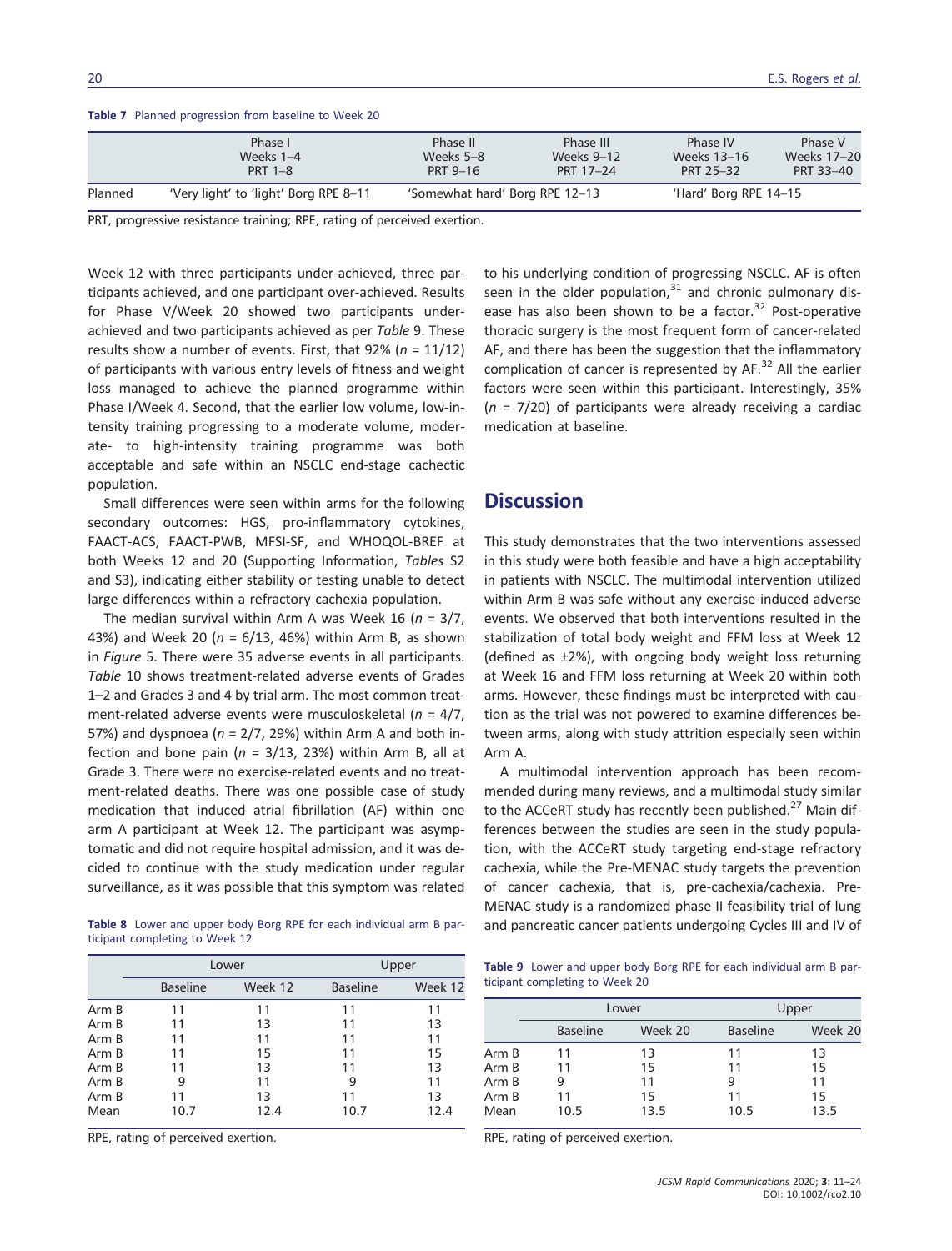



standard chemotherapy, randomized to standard care or oral nutritional supplements, anti-inflammatory (celecoxib) and home-based aerobic (twice weekly) and resistance training (three time weekly). Pre-MENAC study results show a mean +0.91 kg weight gain in the treatment arm compared with a mean  $-2.12$  kg loss within the control arm at Week 6.<sup>27</sup> This was similar to Week 6 ACCeRT data (not shown) of weight gain of  $+0.9$  kg (Arm A) and slight loss of  $-0.7$  kg (Arm B). This is in contrast to the results of another pre-cachexia/cachexia population study investigating anamorelin within the ROMANA 1 and 2 studies. Results showed a mean weight gain +2.2 kg in the treatment arm compared with +0.14 kg in the placebo arm (ROMANA 1) and +0.95 kg in the treatment arm compared with  $-0.57$  kg in the placebo arm (ROMANA 2), all at 12 weeks,<sup>7</sup> with +3.1 kg in the treatment arm compared with +0.9 kg in the placebo arm at 24 weeks  $(ROMANA 3).<sup>8</sup>$ 

Optimum endpoint for cancer cachexia studies is currently being investigated. At the time of designing the ACCeRT study, change in total body weight, FFM/LBM by either BIA, dual-energy X-ray absorptiometry (DEXA), or later lumbar-3 computed tomography analysis was just beginning, along with measure of physical function. It was decided by the ACCeRT study team to utilize 3T MRI total quadriceps volume data, along with leg strength analysis to strengthen these potential important endpoints. Unfortunately, as discussed earlier, the leg strength data measured by isometric load cell have been taken with some trepidation. Participants in general complied well with the isometric leg strength testing device. This assessment was objective, and once limitations are corrected and formalized will provide valuable data around physical function for future studies.

ACCeRT is the first study to utilize 3T MRI data within a cancer cachexia study and has shown that even during the refractory cachexia period, it is possible to promote anabolism with the net gain within muscle mass, as seen within both participants within Arm A and both female participants within Arm B, all at Week 20.

ACCeRT is also the first study to investigate the use of exercise as part of a multimodal regimen in a refractory cachexia population. Interestingly, compliance for attendance for the exercise sessions was higher than in previous published studies in the adjuvant cancer setting. The START study investigated exercise three times a week concurrently with adjuvant chemotherapy for breast cancer, and results showed the attendance rates of 72% (aerobic) and 68.2% (resistance) over 18 weeks, $33$  compared with ACCeRT attendance of 95.1% for 36 sessions/18 weeks, in this end-stage population. Attendance rates were compared with previously discussed Pre-MENAC study of 60% of the population attending  $>50\%$  for both resistance and aerobic over 6 weeks.<sup>27</sup> With the study design of 1:1 session with a clinical exercise physiologist, the attendance rates are true and did not rely on patient's data through self-reported logs. Acceptability as defined as a score of 4 or 5 on the questionnaire showed that both EPA and celecoxib had the highest score, followed by the PRT component and then EAA.

The ACCeRT study has a number of limitations. First is the attrition rate within both arms, especially within Arm A, which resulted in only 57% ( $n = 4/7$ ) completing Week 3 and then 28.5% ( $n = 2/7$ ) completing from Weeks 6 to 20. This decreased the data gained within this study arm. Second, the study participants all had experienced ≥5% weight loss, and all but one had evidence of their NSCLC disease further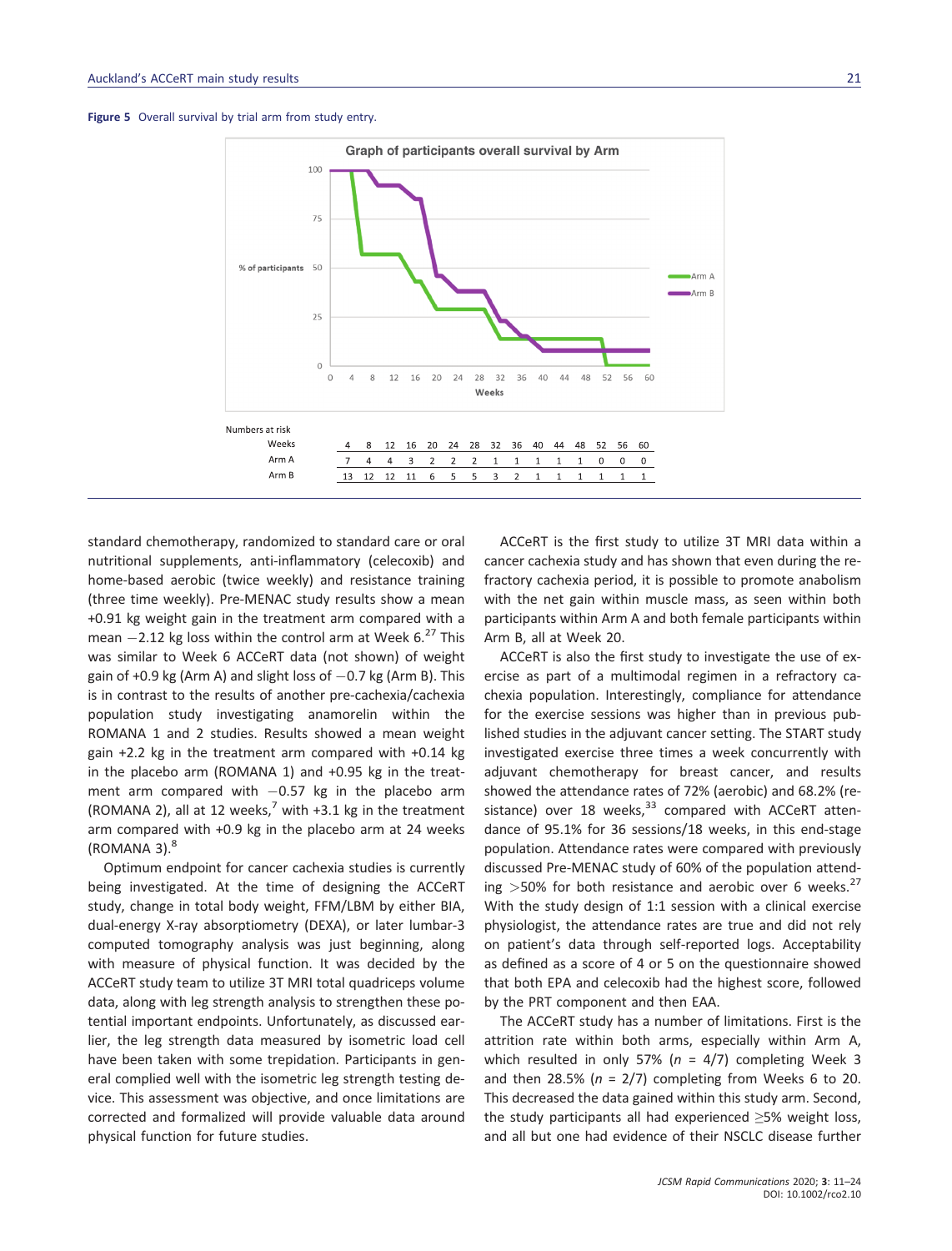|                                                                           |            | Arm A           |                     |           | Arm B           |                |
|---------------------------------------------------------------------------|------------|-----------------|---------------------|-----------|-----------------|----------------|
|                                                                           |            |                 |                     |           |                 |                |
|                                                                           |            | Grade           |                     |           | Grade           |                |
|                                                                           | $1 - 2$    | 3               | $\overline{4}$      | $1 - 2$   | 3               | $\overline{4}$ |
| Cardiac<br>Hypotension<br>Gastrointestinal                                |            |                 |                     |           | 1(8%)           |                |
| Dehydration                                                               |            | 1<br>(14%)<br>1 |                     |           |                 |                |
| Diarrhoea                                                                 |            | (14%)           |                     | 1         |                 |                |
| Obstruction<br>Infection                                                  |            | 1<br>(14%)      |                     | (8%)<br>1 | 3<br>(8%) (23%) |                |
| Metabolic                                                                 |            |                 |                     |           |                 | 1              |
| Hyperbilirubinaemia<br>Hypercalcaemia<br>Hyponatraemia<br>Musculoskeletal |            |                 |                     |           | 1(8%)<br>1(8%)  | (8% )          |
| Other<br>Neurology<br><b>Cranial CNVII</b>                                |            | 4<br>(57%)      |                     |           | 1(8%)           |                |
| Confusion<br>Motor<br>Pain                                                | 1<br>(14%) |                 | 1<br>$(14\%) (8\%)$ | 1         | 1(8%)           |                |
| Bone                                                                      | 1          | 1<br>(14%)      |                     |           | 3<br>(23%)      | 1              |
| Tumour<br>Pulmonary/upper<br>respiratory                                  | (14% )     |                 |                     |           |                 | (8%)           |
| Dyspnoea                                                                  | 2          | 2<br>(29%)<br>1 |                     | 1<br>(8%) |                 |                |
| Pleural effusion<br>Renal                                                 | (29%)      | (14%)           |                     |           |                 |                |
| Incontinence-urinary<br>Vascular<br>Thrombosis                            |            |                 |                     | 1<br>(8%) | 1(8%)           |                |
| Total                                                                     | 4          | 11              | 1                   | 5         | 12              | $\overline{2}$ |

| Table 10 Serious adverse events by trial arm |  |  |  |  |  |
|----------------------------------------------|--|--|--|--|--|
|----------------------------------------------|--|--|--|--|--|

Data are  $n$  (%). All treatment-emergent events displayed are defined as adverse events beginning on or after first dose and through the 28 day post-dose window.

progressing indicating refractory cachexia. Therefore, these results are restricted to patients experiencing NSCLC and refractory cachexia, and generalizability to other tumour groups and pre-cachexia/cachexia population cannot be made. Third, it must be acknowledged that the lack of a placebo arm and open-label design and missing values increases the risk of bias of these results. Future studies could possibly contain a placebo arm and where possible blinded allocation; this could be in the form of a placebo vs. celecoxib, an isocaloric, isonitrogenous oral supplement vs. EPA and simple gentle stretching exercises that do not stimulate anabolic pathways vs. PRT. Regarding possible contamination of Arm A undergoing uncontrolled exercising, both participants were

questioned weekly around this. With the plethora of literature and recommended guidelines around the benefits of physical exercise within all stages of the cancer journey,  $34-$ <sup>36</sup> it would be difficult to repeat this study or use a design of a non-exercise arm in future studies. Fourth, the ACCeRT study utilized BIA for body composition changes instead of DEXA or lumbar-3 computed tomography data. BIA method can underestimate the FFM compared with DEXA or computed tomography analyses in oncological patients because of fluid shifts.<sup>19</sup> However, because the participants did not show any signs of oedema, ascites, or dehydration, underestimation is likely to be a minor issue. Fifth, the expense of the 3T MRI acquisition scans and the staff to perform the analysis is not always possible at all research/clinical centres. Sixth is the analysis of 'classic cachexia' pro-inflammatory cytokines instead of analysing the newer biomarkers, for example, myostatin, activin A, insulin-like growth factor-1, leptin, and zinc-alpha-2-glycoprotein, which would have determined if a true anabolic and a reduction of the catabolic effect was seen.

In conclusion, ACCeRT is the first study to utilize a multitargeted regimen in the refractory cancer population, and a comparison with other research studies cannot be made at this point. It has been stated that the combination of physical inactivity, inflammation, and poor nutritional status may prevent the reversal of weight and muscle loss and that any intervention would be unlikely to see a reversal of the cachexia-related symptoms within the last 90 days of life. $37$ The ACCeRT study results indicate that patients are willing to be enrolled onto a multi-targeted treatment regimen and may benefit from cachexia symptom management even during the late/refractory stage.

The authors certify that they comply with the ethical guidelines for authorship and publishing of the Journal of Cachexia, Sarcopenia and Muscle — Rapid Communications (von Haehling S, Ebner N, Morley JE, Coats AJS, Anker SD. Ethical guidelines for authorship and publishing in the Journal of Cachexia, Sarcopenia and Muscle — Rapid Communications. J Cachexia Sarcopenia Muscle Rapid Communications 2017; 1;e44:1–2.)

### Funding

The authors are grateful to Pfizer Australia and New Zealand for the donated celecoxib (Celebrex®), Metagenics (Aust) Pty Ltd for the donated EPA (Ethical Nutrients Hi-Strength Liquid Fish Oil), and Musashi (Notting Hill, Australia) for the donated essential amino acids, along with the University of Auckland and the Louisa and Patrick Emmet Murphy Foundation, managed by the Public Trust (New Zealand), for their generous grants to accomplish this clinical study.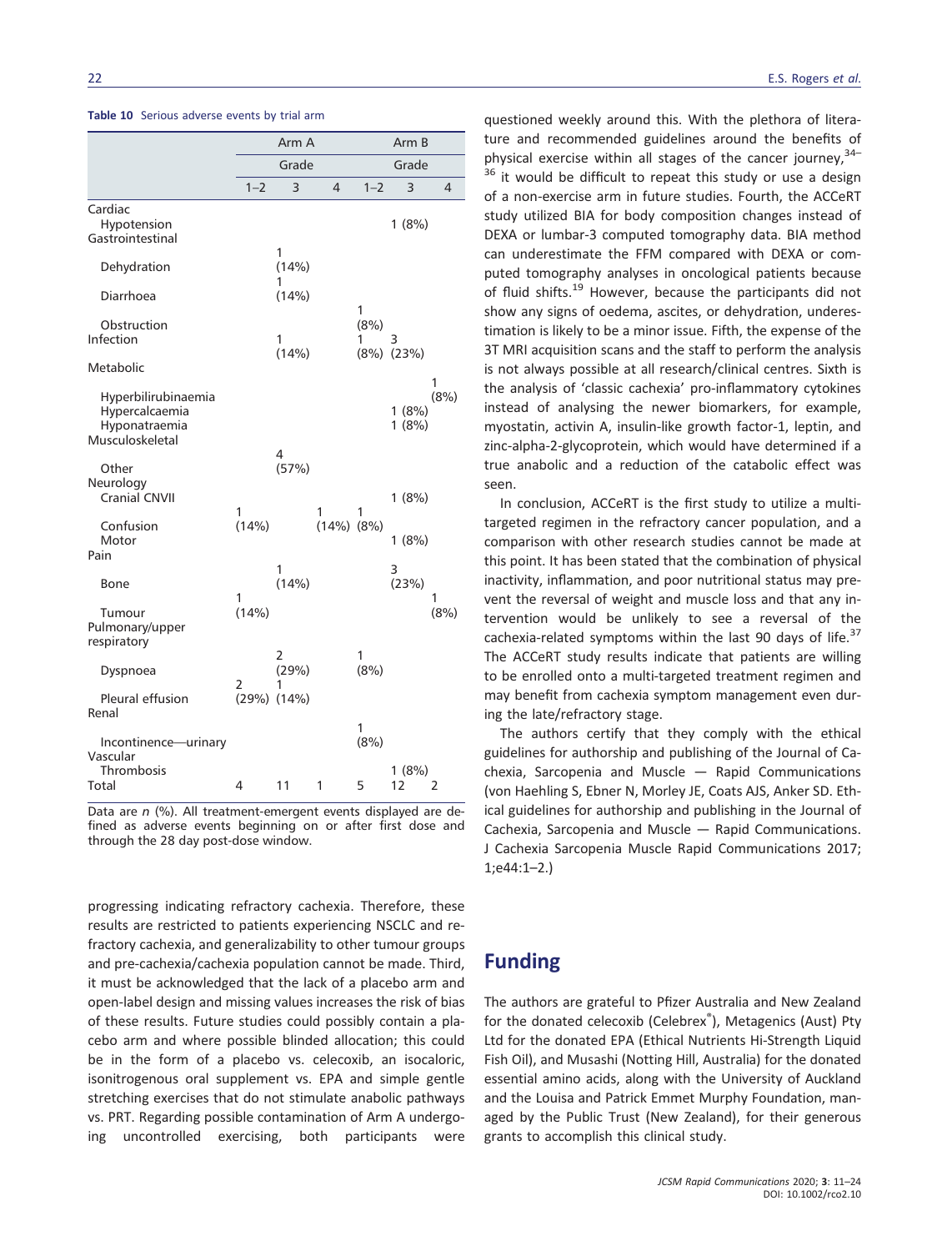# Author contributions

E.S.R. conceived the study. E.S.R., R.D.M., and J.W.L.K. participated in the design of the study. J.S. was responsible for the statistical planning of the trial. E.S.R. and R.D.M. wrote the study protocol. R.S. provided the study medical assistance. G.M.S. and M.R.W. provided the progressive resistance programme development. S.P.B. provided the nutritional advice. B.A. provided the study oversight. All authors read and approved the final manuscript.

# Acknowledgements

We wish to thank all the participants for participating in the ACCeRT study.

### Online supplementary material

Additional supporting information may be found online in the Supporting Information section at the end of the article.

Figure S1. Acceptability questionnaire

Figure S2. Weight change over time for participants completing to week 12

Figure S3. Weight change over time for participants

# References

- 1. Fearon KCH, Strasser F, Anker SD, Bosaeus I, Bruera E, Fainsinger RL, et al. Definition and classification of cancer cachexia: an international consensus. Lancet Oncol 2011;12:489–495.
- 2. Muscaritoli M, Bossola M, Aversa Z, Bellantone R, Rossi-Fanelli F. Prevention and treatment of cancer cachexia: new insights into an old problem. Eur J Cancer 2006;42:31–41.
- 3. von Haehling S, Anker SD. Treatment of cachexia: an overview of recent developments. J Am Med Dir Assoc 2014;15:866–872.
- 4. Mantovani G, Macciò A, Madeddu C, Gramignano G, Serpe R, Massa E, et al. Randomised phase III clinical trial of five different arms of treatment for patients with cancer cachexia: interim results. Nutrition 2008;24:305–313.
- 5. Mantovani G, Macciò A, Madeddu C, Serpe R, Massa E, Dessì M, et al. Randomised phase III clinical trial of five different arms of treatment in 332 patients with cancer cachexia. Oncologist 2010;15:200–211.
- 6. Mantovani G, Macciò A, Madeddu C, Gramignano G, Lusso MR, Serpe R, et al. A phase II study with antioxidants, both in the diet and supplemented, pharmaconutritional support, progestagen,

and anti-cyclooxygenase-2 showing efficacy and safety in patients with cancer-related anorexia/cachexia and oxidative stress. Cancer Epidemiol Biomarkers Prev 2006;15:1030–1034.

- 7. Temel JS, Abernethy AP, Currow DC, Friend J, Duus EM, Yan Y, et al. Anamorelin in patients with non-small-cell lung cancer and cachexia (ROMANA 1 and ROMANA 2): results from two randomised, doubleblind, phase 3 trials. Lancet Oncol 2016;17:519–531.
- 8. Currow D, Temel JS, Abernethy A, Milanowski J, Friend J, Fearon KCH. ROMANA 3: a phase 3 safety extension study of anamorelin in advanced nonsmall cell lung cancer (NSCLC) patients with cachexia. Ann Oncol 2017;28:1949–1956.
- 9. Stewart Coats AJ, Ho GF, Prabhash K, von Haehling S, Tilson J, Brown R, et al. Espindolol for the treatment and prevention of cachexia in patients with stage III/ IV non-small cell lung cancer or colorectal cancer: a randomised, double-blind, placebo-controlled, international multicentre phase II study (the ACT-ONE trial). J Cachexia Sarcopenia Muscle 2016; 7:355–365.

completing to week 20

Figure S4. CRP level change over time for participants completing to week 12

Figure S5. CRP level change over time for participants completing to week 20

Table S1. Comparison data for main secondary outcomes for participants not completing or completing to week 12

Table S2. Data for other secondary outcomes for participants by trial arm completing to week 12

Table S3. Data for other secondary outcomes for participants by trial arm completing to week 20

# Conflict of interest

S.P.B. is a consultant to Musashi, Vitaco Health Australia Pty Ltd. All other authors declare that they have no competing interests.

The authors certify that they comply with the ethical guidelines for authorship and publishing of the Journal of Cachexia, Sarcopenia and Muscle – Rapid Communications (von Haehling S, Ebner N, Morley JE, Coats AJS, Anker SD. Ethical guidelines for authorship and publishing in the Journal of Cachexia, Sarcopenia and Muscle – Rapid Communications. JCSM Rapid Commun 2018; 1;e44:1-2.)

- 10. Wright TJ, Dillon EL, Durham WJ, Chamberlain A, Randolph KM, Danesi C, et al. A randomised trial of adjunct testosterone for cancer-related muscle loss in men and women. J Cachexia Sarcopenia Muscle 2018;9:482–496.
- 11. Gordon JN, Trebble TM, Ellis RD, Duncan HD, Johns T, Goggin PM. Thalidomide in the treatment of cancer cachexia: a randomised placebo controlled trial. Gut 2005;54:540–545.
- 12. Fearon KCH, Barber MD, Moses AG, Ahmedzai SH, Taylor GS, Tisdale MJ, et al. Double-blind, placebo-controlled, randomised study of eicosapentaenoic acid diester in patients with cancer cachexia. J Clin Oncol 2006;24:3401–3407.
- 13. Cerchietti LCA, Navigante AH, Castro MA. Effects of eicosapentaenoic and docosahexaenoic n-3 fatty acids from fish oil and preferential Cox-2 inhibition on systemic syndromes in patients with advanced lung cancer. Nutr Cancer 2007;59:14–20.
- 14. Fearon KCH, von Meyenfeldt MF, Moses AGW, van Geenen R, Roy A, Gouma DJ, et al. Effect of a protein and energy dense n-3 fatty acid enriched oral supplement on loss of weight and lean tissue in cancer